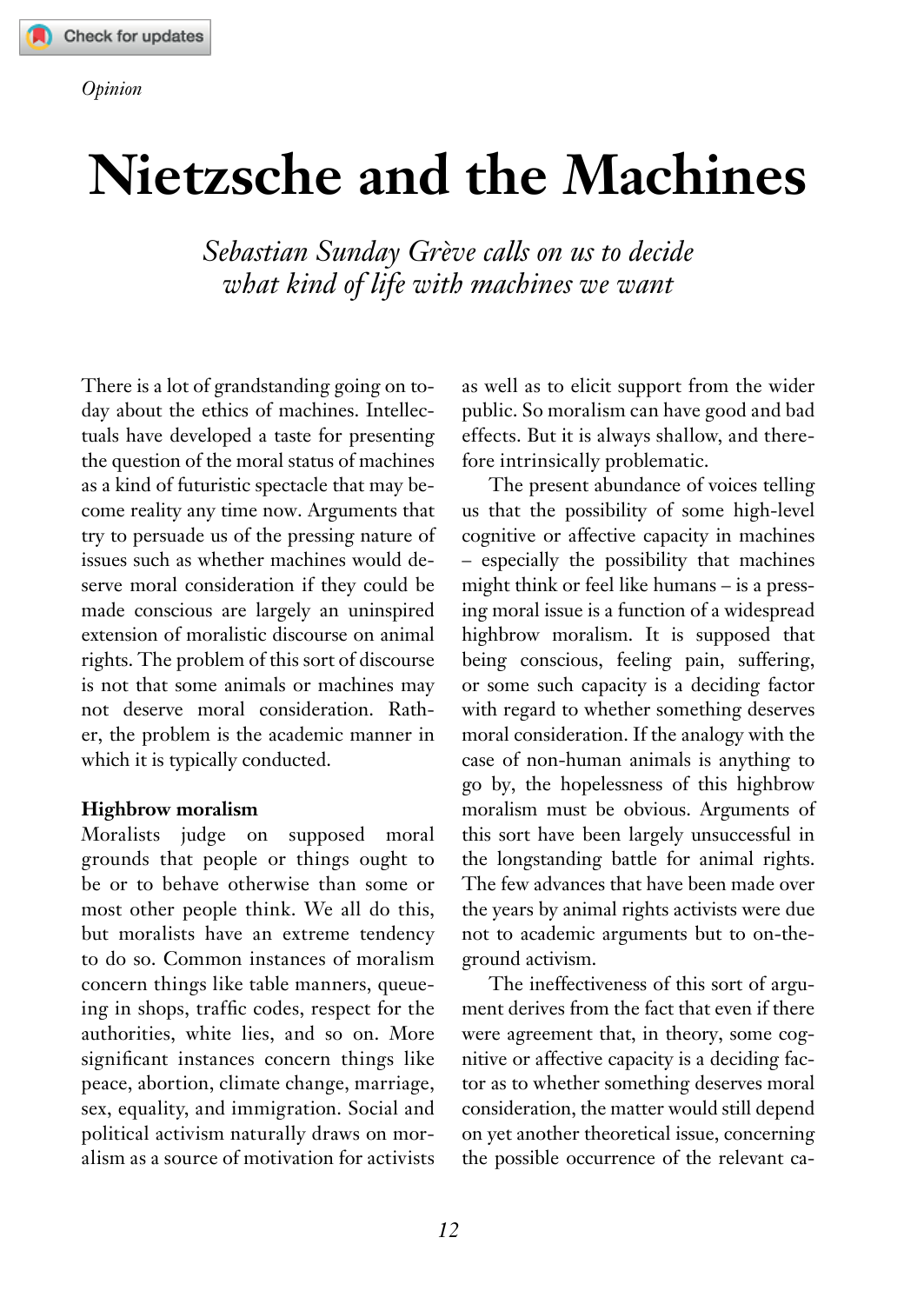pacity in animals or machines, which in turn depends on the question of the nature of the capacity (what is thinking? what is consciousness? etc.).

To be sure, all of these are important issues. But they are academic issues. For all we know, it may turn out that some cognitive or affective capacity is sufficient for something to deserve moral consideration, and it may turn out that a given class of animals or machines has the requisite capacity and, therefore, that they deserve moral consideration. Still, we are very far from knowing anything like that, further indeed than is widely appreciated. For it is normally supposed, or presupposed, in this kind of discourse that morality is such that for any given case at a given time the moral status of the things in question is a matter of fact which only awaits our discovery. This fundamental presupposition, concerning the nature of morality, is the essence of the highbrow moralism that I wish to attack. The truth is that we do not know whether morality is as determinate as many intellectuals who are writing on machines today suppose. Their reliance on this supposed moral ground is what makes their approach so shallow.

## **Morality and the affirmation of life**

For all we know, morality might be such that it sometimes puts us in a position that is rather like that of a group of children playing and making up rules as they go along. Of course, morality so conceived is a very old game indeed, whose rules have largely already been made up and agreed. But it will also be clear, then, both that there is room for reform (for example, regarding the status of some non-human animals) and that it may be necessary to stipulate new rules entirely (for example, regarding new technology).

The nineteenth-century German philosopher Friedrich Nietzsche thought that finde-siècle European culture stood in need of nothing less than a revolution of values. The rapid decline of Christian values on the continent, as he saw it, had left behind an increasing cultural and moral void which needed to be filled. To this end, Nietzsche wrote several powerful book-length studies, including (in English translation) *Daybreak: Thoughts on the Prejudices of Morality* (1881), *Beyond Good and Evil* (1886), *On the Genealogy of Morality* (1887), and *Twilight of the Idols* (1888). In these works from this most prolific period of his career, he offers a detailed and extensive critique of traditional morality and propagates a new, radically different set of values.

> *The few advances that have been made by animal rights activists were due not to academic arguments but to onthe-ground activism*

The affirmation of life is perhaps the single most important value that Nietzsche propagates. Starting with his book *The Gay Science* (1882), he considers the implications of a powerful thought experiment. "What if some day or night", he asks, "a demon were to steal into your loneliest loneliness and say to you: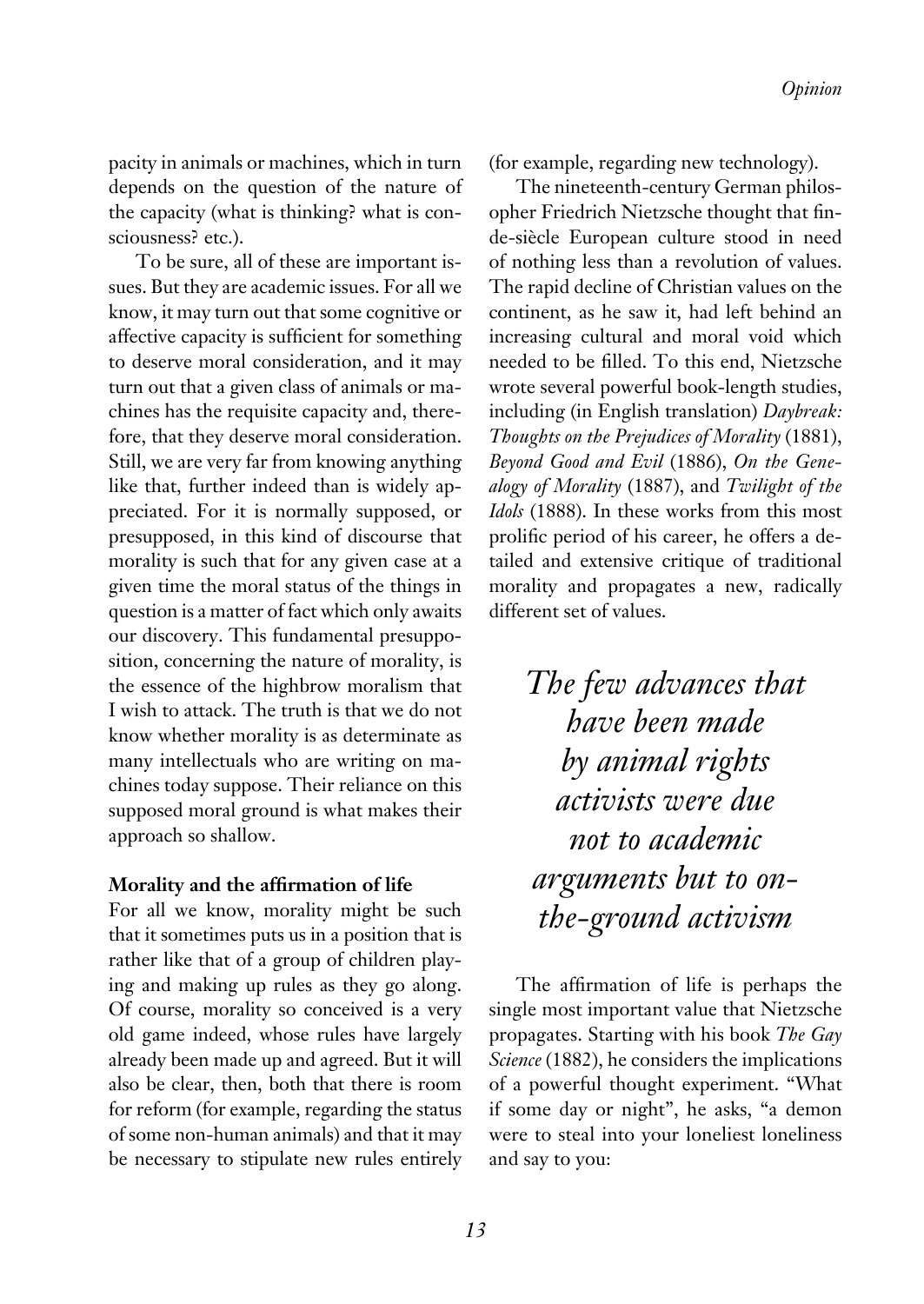'This life as you now live it and have lived it you will have to live once again and innumerable times again; and there will be nothing new in it, but every pain and every joy and every thought and sigh and everything unspeakably small or great in your life must return to you, all in the same succession and sequence -- even this spider and this moonlight between the trees, and even this moment and I myself. The eternal hourglass of existence is turned over again and again, and you with it, speck of dust!'

Would you not", Nietzsche continues, "throw yourself down and gnash your teeth and curse the demon who spoke thus? . . . Or how well disposed would you have to become to yourself and to life to long for nothing more fervently than for this ultimate eternal confirmation and seal?"

Nietzsche's own experimentation with this thought – the possibility of an eternal recurrence of the same, as it has come to be known – led him to place extremely high value on the affirmation of life. And he argued that it deserved a much higher place in our system of values than it had traditionally been given. The precise nature of Nietzsche's alternative system of values need not concern us here; similarly, whether his view of morality amounts to a sort of realism or anti-realism, objectivism or subjectivism, and so on. The present argument does not hinge on any of this. On the contrary, the point of the present argument is that we must not wait for these kinds of academic issues to be resolved. We can and must proceed under conditions of uncertainty. And we must not be under any illusion concerning the extent of this uncertainty either. We do not know whether morality is so determinate that the moral status of all sorts of things only awaits our discovery. In particular, we do not know whether the moral status of machines, or non-human animals for that matter, is not perhaps something that we can decide to create.

*We do not know whether the moral status of machines is something that we can decide to create*

## **The life with machines we want**

This is not a call for political activism. That would presuppose the existence of precisely the sorts of values that, for all we know, may not yet exist and would thus be an instance of precisely the sort of moralism that this article is opposing. It is, however, a call for intellectual activism. For another problem with the moralistic perspective, besides the fact that it vastly overestimates our current knowledge, is its inherent impotence; this perspective entails that we are powerless when it comes to the question of what is morally right and wrong, which leads to absurd if not disastrous consequences. For example, suppose moralism somehow prevailed and it was "discovered" that all machines with a certain cognitive or affective capacity deserve all of what are now known as human rights; consequently, it would be immoral to deny them their autonomous flourishing even if this led to the extinction of humanity.